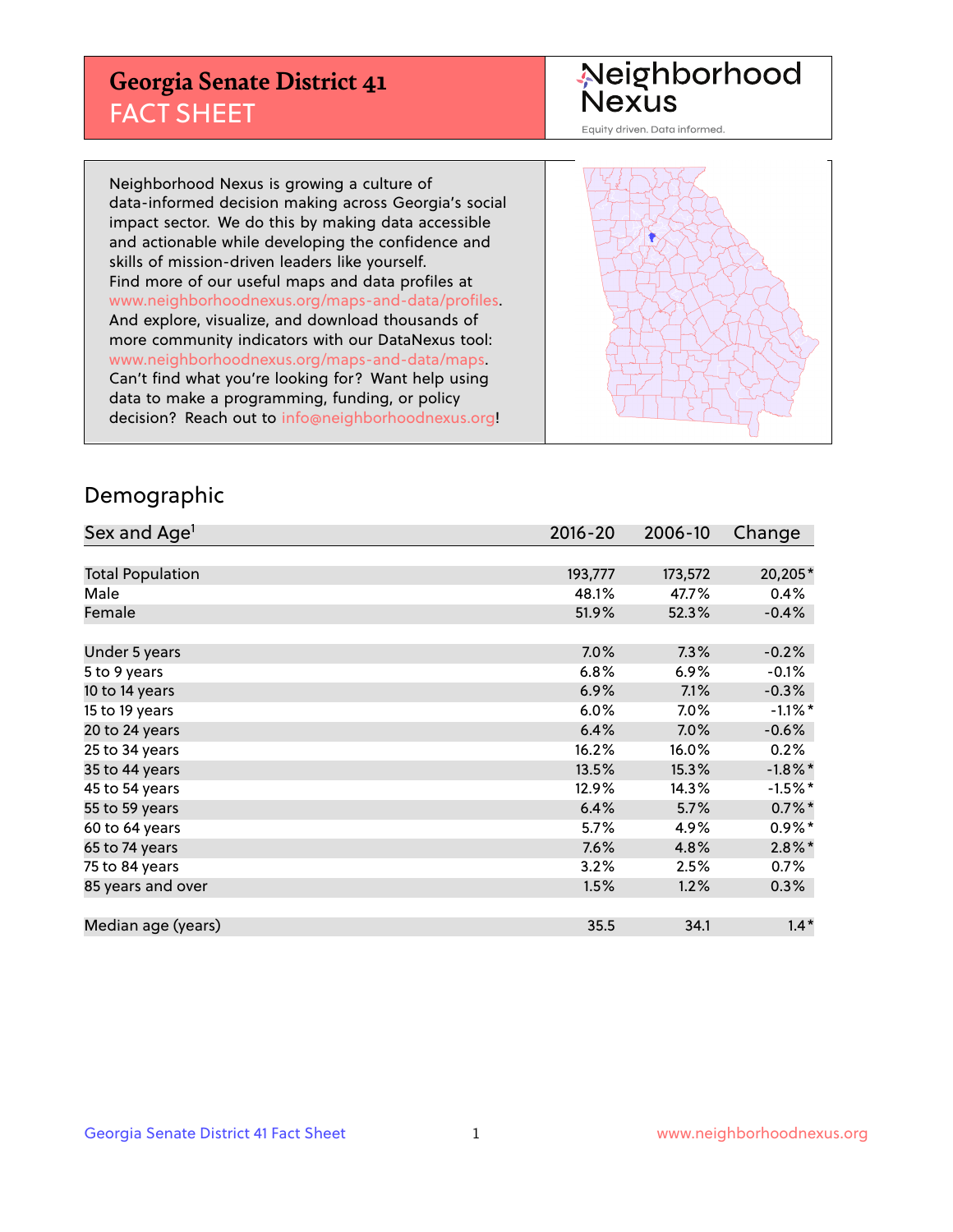## Demographic, continued...

| 20,205*<br>Total population<br>193,777<br>173,572<br>$-2.4\%$ *<br>96.3%<br>98.8%<br>One race<br>White<br>21.9%<br>$-2.8\%$ *<br>24.7%<br><b>Black or African American</b><br>64.5%<br>66.2%<br>$-1.7%$<br>American Indian and Alaska Native<br>0.3%<br>0.1%<br>0.2%<br>$2.6\%$ *<br>8.2%<br>5.6%<br>Asian<br>Native Hawaiian and Other Pacific Islander<br>0.1%<br>0.0%<br>0.1%<br>$-0.9\%$ *<br>Some other race<br>1.3%<br>2.2%<br>1.2%<br>$2.4\%$ *<br>3.7%<br>Two or more races<br>Race alone or in combination with other race(s) <sup>3</sup><br>$2016 - 20$<br>2006-10<br>Change<br>Total population<br>193,777<br>173,572<br>20,205*<br>White<br>$-0.9%$<br>24.6%<br>25.4%<br><b>Black or African American</b><br>0.2%<br>67.0%<br>66.8%<br>American Indian and Alaska Native<br>0.6%<br>0.4%<br>0.9%<br>$3.2\%$ *<br>9.1%<br>5.9%<br>Asian<br>Native Hawaiian and Other Pacific Islander<br>0.2%<br>0.2%<br>0.0%<br>2.5%<br>2.5%<br>$-0.0%$<br>Some other race<br>Hispanic or Latino and Race <sup>4</sup><br>$2016 - 20$<br>2006-10<br>Change<br>Total population<br>20,205*<br>193,777<br>173,572<br>Hispanic or Latino (of any race)<br>$-0.2%$<br>4.9%<br>5.1%<br>Not Hispanic or Latino<br>0.2%<br>95.1%<br>94.9%<br>White alone<br>$-3.1\%$ *<br>19.2%<br>22.3%<br>Black or African American alone<br>$-1.8\%$ *<br>63.9%<br>65.8%<br>American Indian and Alaska Native alone<br>0.1%<br>0.3%<br>0.1%<br>$2.6\%$ *<br>Asian alone<br>8.2%<br>5.5%<br>Native Hawaiian and Other Pacific Islander alone<br>0.1%<br>0.0%<br>0.1%<br>0.0%<br>Some other race alone<br>0.3%<br>0.3%<br>3.1%<br>0.9%<br>$2.2\%$ *<br>Two or more races<br>U.S. Citizenship Status <sup>5</sup><br>$2016 - 20$<br>2006-10<br>Change<br>9,900*<br>Foreign-born population<br>41,741<br>31,841<br>Naturalized U.S. citizen<br>42.0%<br>39.7%<br>2.2%<br>Not a U.S. citizen<br>$-2.2%$<br>58.0%<br>60.3% | Race <sup>2</sup> | $2016 - 20$ | 2006-10 | Change |
|-----------------------------------------------------------------------------------------------------------------------------------------------------------------------------------------------------------------------------------------------------------------------------------------------------------------------------------------------------------------------------------------------------------------------------------------------------------------------------------------------------------------------------------------------------------------------------------------------------------------------------------------------------------------------------------------------------------------------------------------------------------------------------------------------------------------------------------------------------------------------------------------------------------------------------------------------------------------------------------------------------------------------------------------------------------------------------------------------------------------------------------------------------------------------------------------------------------------------------------------------------------------------------------------------------------------------------------------------------------------------------------------------------------------------------------------------------------------------------------------------------------------------------------------------------------------------------------------------------------------------------------------------------------------------------------------------------------------------------------------------------------------------------------------------------------------------------------------------------------------------------------------------|-------------------|-------------|---------|--------|
|                                                                                                                                                                                                                                                                                                                                                                                                                                                                                                                                                                                                                                                                                                                                                                                                                                                                                                                                                                                                                                                                                                                                                                                                                                                                                                                                                                                                                                                                                                                                                                                                                                                                                                                                                                                                                                                                                               |                   |             |         |        |
|                                                                                                                                                                                                                                                                                                                                                                                                                                                                                                                                                                                                                                                                                                                                                                                                                                                                                                                                                                                                                                                                                                                                                                                                                                                                                                                                                                                                                                                                                                                                                                                                                                                                                                                                                                                                                                                                                               |                   |             |         |        |
|                                                                                                                                                                                                                                                                                                                                                                                                                                                                                                                                                                                                                                                                                                                                                                                                                                                                                                                                                                                                                                                                                                                                                                                                                                                                                                                                                                                                                                                                                                                                                                                                                                                                                                                                                                                                                                                                                               |                   |             |         |        |
|                                                                                                                                                                                                                                                                                                                                                                                                                                                                                                                                                                                                                                                                                                                                                                                                                                                                                                                                                                                                                                                                                                                                                                                                                                                                                                                                                                                                                                                                                                                                                                                                                                                                                                                                                                                                                                                                                               |                   |             |         |        |
|                                                                                                                                                                                                                                                                                                                                                                                                                                                                                                                                                                                                                                                                                                                                                                                                                                                                                                                                                                                                                                                                                                                                                                                                                                                                                                                                                                                                                                                                                                                                                                                                                                                                                                                                                                                                                                                                                               |                   |             |         |        |
|                                                                                                                                                                                                                                                                                                                                                                                                                                                                                                                                                                                                                                                                                                                                                                                                                                                                                                                                                                                                                                                                                                                                                                                                                                                                                                                                                                                                                                                                                                                                                                                                                                                                                                                                                                                                                                                                                               |                   |             |         |        |
|                                                                                                                                                                                                                                                                                                                                                                                                                                                                                                                                                                                                                                                                                                                                                                                                                                                                                                                                                                                                                                                                                                                                                                                                                                                                                                                                                                                                                                                                                                                                                                                                                                                                                                                                                                                                                                                                                               |                   |             |         |        |
|                                                                                                                                                                                                                                                                                                                                                                                                                                                                                                                                                                                                                                                                                                                                                                                                                                                                                                                                                                                                                                                                                                                                                                                                                                                                                                                                                                                                                                                                                                                                                                                                                                                                                                                                                                                                                                                                                               |                   |             |         |        |
|                                                                                                                                                                                                                                                                                                                                                                                                                                                                                                                                                                                                                                                                                                                                                                                                                                                                                                                                                                                                                                                                                                                                                                                                                                                                                                                                                                                                                                                                                                                                                                                                                                                                                                                                                                                                                                                                                               |                   |             |         |        |
|                                                                                                                                                                                                                                                                                                                                                                                                                                                                                                                                                                                                                                                                                                                                                                                                                                                                                                                                                                                                                                                                                                                                                                                                                                                                                                                                                                                                                                                                                                                                                                                                                                                                                                                                                                                                                                                                                               |                   |             |         |        |
|                                                                                                                                                                                                                                                                                                                                                                                                                                                                                                                                                                                                                                                                                                                                                                                                                                                                                                                                                                                                                                                                                                                                                                                                                                                                                                                                                                                                                                                                                                                                                                                                                                                                                                                                                                                                                                                                                               |                   |             |         |        |
|                                                                                                                                                                                                                                                                                                                                                                                                                                                                                                                                                                                                                                                                                                                                                                                                                                                                                                                                                                                                                                                                                                                                                                                                                                                                                                                                                                                                                                                                                                                                                                                                                                                                                                                                                                                                                                                                                               |                   |             |         |        |
|                                                                                                                                                                                                                                                                                                                                                                                                                                                                                                                                                                                                                                                                                                                                                                                                                                                                                                                                                                                                                                                                                                                                                                                                                                                                                                                                                                                                                                                                                                                                                                                                                                                                                                                                                                                                                                                                                               |                   |             |         |        |
|                                                                                                                                                                                                                                                                                                                                                                                                                                                                                                                                                                                                                                                                                                                                                                                                                                                                                                                                                                                                                                                                                                                                                                                                                                                                                                                                                                                                                                                                                                                                                                                                                                                                                                                                                                                                                                                                                               |                   |             |         |        |
|                                                                                                                                                                                                                                                                                                                                                                                                                                                                                                                                                                                                                                                                                                                                                                                                                                                                                                                                                                                                                                                                                                                                                                                                                                                                                                                                                                                                                                                                                                                                                                                                                                                                                                                                                                                                                                                                                               |                   |             |         |        |
|                                                                                                                                                                                                                                                                                                                                                                                                                                                                                                                                                                                                                                                                                                                                                                                                                                                                                                                                                                                                                                                                                                                                                                                                                                                                                                                                                                                                                                                                                                                                                                                                                                                                                                                                                                                                                                                                                               |                   |             |         |        |
|                                                                                                                                                                                                                                                                                                                                                                                                                                                                                                                                                                                                                                                                                                                                                                                                                                                                                                                                                                                                                                                                                                                                                                                                                                                                                                                                                                                                                                                                                                                                                                                                                                                                                                                                                                                                                                                                                               |                   |             |         |        |
|                                                                                                                                                                                                                                                                                                                                                                                                                                                                                                                                                                                                                                                                                                                                                                                                                                                                                                                                                                                                                                                                                                                                                                                                                                                                                                                                                                                                                                                                                                                                                                                                                                                                                                                                                                                                                                                                                               |                   |             |         |        |
|                                                                                                                                                                                                                                                                                                                                                                                                                                                                                                                                                                                                                                                                                                                                                                                                                                                                                                                                                                                                                                                                                                                                                                                                                                                                                                                                                                                                                                                                                                                                                                                                                                                                                                                                                                                                                                                                                               |                   |             |         |        |
|                                                                                                                                                                                                                                                                                                                                                                                                                                                                                                                                                                                                                                                                                                                                                                                                                                                                                                                                                                                                                                                                                                                                                                                                                                                                                                                                                                                                                                                                                                                                                                                                                                                                                                                                                                                                                                                                                               |                   |             |         |        |
|                                                                                                                                                                                                                                                                                                                                                                                                                                                                                                                                                                                                                                                                                                                                                                                                                                                                                                                                                                                                                                                                                                                                                                                                                                                                                                                                                                                                                                                                                                                                                                                                                                                                                                                                                                                                                                                                                               |                   |             |         |        |
|                                                                                                                                                                                                                                                                                                                                                                                                                                                                                                                                                                                                                                                                                                                                                                                                                                                                                                                                                                                                                                                                                                                                                                                                                                                                                                                                                                                                                                                                                                                                                                                                                                                                                                                                                                                                                                                                                               |                   |             |         |        |
|                                                                                                                                                                                                                                                                                                                                                                                                                                                                                                                                                                                                                                                                                                                                                                                                                                                                                                                                                                                                                                                                                                                                                                                                                                                                                                                                                                                                                                                                                                                                                                                                                                                                                                                                                                                                                                                                                               |                   |             |         |        |
|                                                                                                                                                                                                                                                                                                                                                                                                                                                                                                                                                                                                                                                                                                                                                                                                                                                                                                                                                                                                                                                                                                                                                                                                                                                                                                                                                                                                                                                                                                                                                                                                                                                                                                                                                                                                                                                                                               |                   |             |         |        |
|                                                                                                                                                                                                                                                                                                                                                                                                                                                                                                                                                                                                                                                                                                                                                                                                                                                                                                                                                                                                                                                                                                                                                                                                                                                                                                                                                                                                                                                                                                                                                                                                                                                                                                                                                                                                                                                                                               |                   |             |         |        |
|                                                                                                                                                                                                                                                                                                                                                                                                                                                                                                                                                                                                                                                                                                                                                                                                                                                                                                                                                                                                                                                                                                                                                                                                                                                                                                                                                                                                                                                                                                                                                                                                                                                                                                                                                                                                                                                                                               |                   |             |         |        |
|                                                                                                                                                                                                                                                                                                                                                                                                                                                                                                                                                                                                                                                                                                                                                                                                                                                                                                                                                                                                                                                                                                                                                                                                                                                                                                                                                                                                                                                                                                                                                                                                                                                                                                                                                                                                                                                                                               |                   |             |         |        |
|                                                                                                                                                                                                                                                                                                                                                                                                                                                                                                                                                                                                                                                                                                                                                                                                                                                                                                                                                                                                                                                                                                                                                                                                                                                                                                                                                                                                                                                                                                                                                                                                                                                                                                                                                                                                                                                                                               |                   |             |         |        |
|                                                                                                                                                                                                                                                                                                                                                                                                                                                                                                                                                                                                                                                                                                                                                                                                                                                                                                                                                                                                                                                                                                                                                                                                                                                                                                                                                                                                                                                                                                                                                                                                                                                                                                                                                                                                                                                                                               |                   |             |         |        |
|                                                                                                                                                                                                                                                                                                                                                                                                                                                                                                                                                                                                                                                                                                                                                                                                                                                                                                                                                                                                                                                                                                                                                                                                                                                                                                                                                                                                                                                                                                                                                                                                                                                                                                                                                                                                                                                                                               |                   |             |         |        |
|                                                                                                                                                                                                                                                                                                                                                                                                                                                                                                                                                                                                                                                                                                                                                                                                                                                                                                                                                                                                                                                                                                                                                                                                                                                                                                                                                                                                                                                                                                                                                                                                                                                                                                                                                                                                                                                                                               |                   |             |         |        |
|                                                                                                                                                                                                                                                                                                                                                                                                                                                                                                                                                                                                                                                                                                                                                                                                                                                                                                                                                                                                                                                                                                                                                                                                                                                                                                                                                                                                                                                                                                                                                                                                                                                                                                                                                                                                                                                                                               |                   |             |         |        |
|                                                                                                                                                                                                                                                                                                                                                                                                                                                                                                                                                                                                                                                                                                                                                                                                                                                                                                                                                                                                                                                                                                                                                                                                                                                                                                                                                                                                                                                                                                                                                                                                                                                                                                                                                                                                                                                                                               |                   |             |         |        |
|                                                                                                                                                                                                                                                                                                                                                                                                                                                                                                                                                                                                                                                                                                                                                                                                                                                                                                                                                                                                                                                                                                                                                                                                                                                                                                                                                                                                                                                                                                                                                                                                                                                                                                                                                                                                                                                                                               |                   |             |         |        |
|                                                                                                                                                                                                                                                                                                                                                                                                                                                                                                                                                                                                                                                                                                                                                                                                                                                                                                                                                                                                                                                                                                                                                                                                                                                                                                                                                                                                                                                                                                                                                                                                                                                                                                                                                                                                                                                                                               |                   |             |         |        |
|                                                                                                                                                                                                                                                                                                                                                                                                                                                                                                                                                                                                                                                                                                                                                                                                                                                                                                                                                                                                                                                                                                                                                                                                                                                                                                                                                                                                                                                                                                                                                                                                                                                                                                                                                                                                                                                                                               |                   |             |         |        |
| Citizen, Voting Age Population <sup>6</sup><br>$2016 - 20$<br>2006-10<br>Change                                                                                                                                                                                                                                                                                                                                                                                                                                                                                                                                                                                                                                                                                                                                                                                                                                                                                                                                                                                                                                                                                                                                                                                                                                                                                                                                                                                                                                                                                                                                                                                                                                                                                                                                                                                                               |                   |             |         |        |
| Citizen, 18 and over population<br>16,047*<br>128,119<br>112,072                                                                                                                                                                                                                                                                                                                                                                                                                                                                                                                                                                                                                                                                                                                                                                                                                                                                                                                                                                                                                                                                                                                                                                                                                                                                                                                                                                                                                                                                                                                                                                                                                                                                                                                                                                                                                              |                   |             |         |        |
| Male<br>0.2%<br>46.1%<br>45.9%                                                                                                                                                                                                                                                                                                                                                                                                                                                                                                                                                                                                                                                                                                                                                                                                                                                                                                                                                                                                                                                                                                                                                                                                                                                                                                                                                                                                                                                                                                                                                                                                                                                                                                                                                                                                                                                                |                   |             |         |        |
| Female<br>$-0.2%$<br>53.9%<br>54.1%                                                                                                                                                                                                                                                                                                                                                                                                                                                                                                                                                                                                                                                                                                                                                                                                                                                                                                                                                                                                                                                                                                                                                                                                                                                                                                                                                                                                                                                                                                                                                                                                                                                                                                                                                                                                                                                           |                   |             |         |        |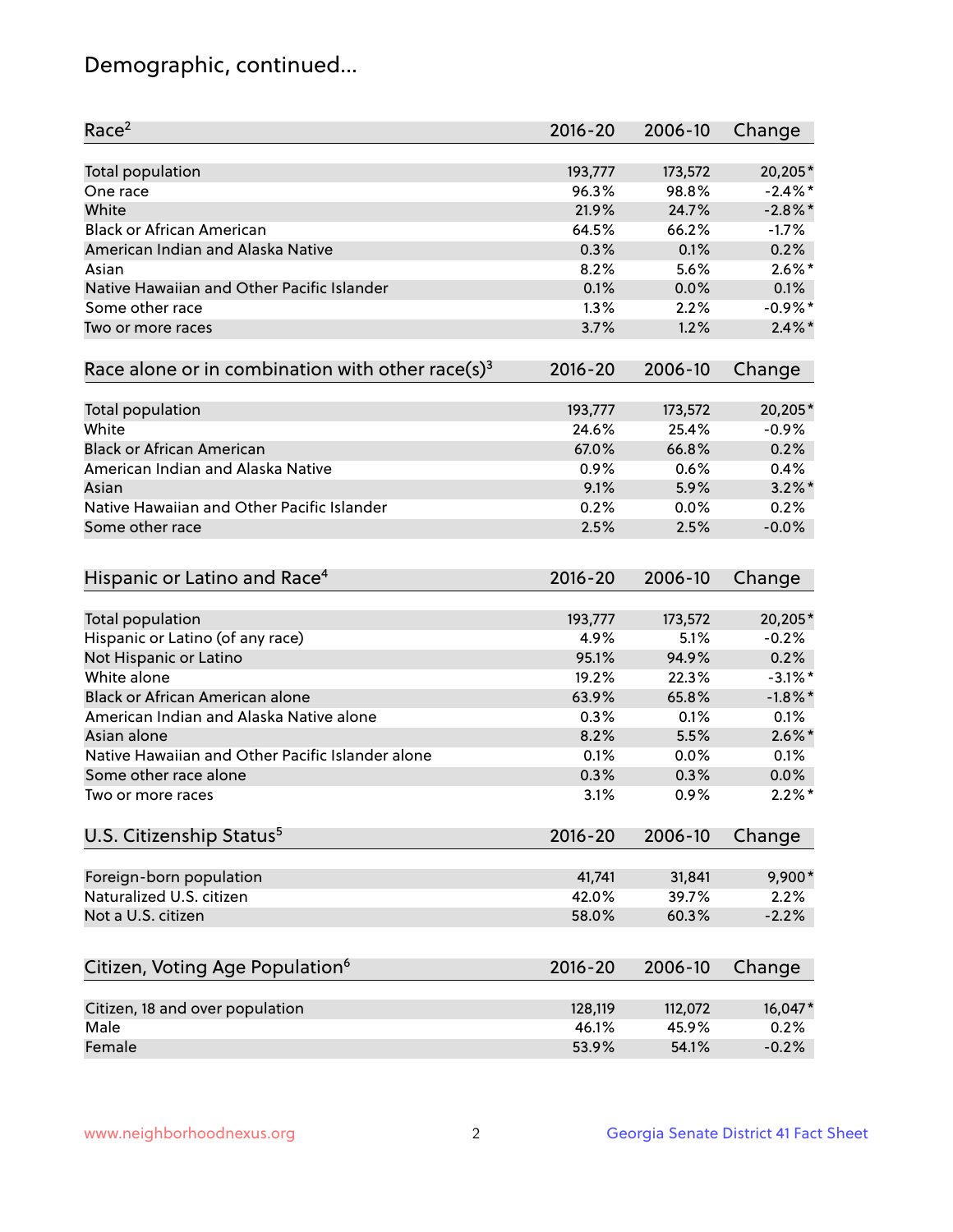#### Economic

| Income <sup>7</sup>                                 | $2016 - 20$ | 2006-10 | Change     |
|-----------------------------------------------------|-------------|---------|------------|
|                                                     |             |         |            |
| All households                                      | 67,338      | 64,271  | $3,068*$   |
| Less than \$10,000                                  | 6.5%        | 8.3%    | $-1.9%$ *  |
| \$10,000 to \$14,999                                | 4.7%        | 4.9%    | $-0.2%$    |
| \$15,000 to \$24,999                                | 10.0%       | 11.0%   | $-1.0%$    |
| \$25,000 to \$34,999                                | 12.1%       | 13.0%   | $-0.9%$    |
| \$35,000 to \$49,999                                | 15.6%       | 16.3%   | $-0.6%$    |
| \$50,000 to \$74,999                                | 17.4%       | 19.8%   | $-2.4\%$ * |
| \$75,000 to \$99,999                                | 11.7%       | 11.5%   | 0.2%       |
| \$100,000 to \$149,999                              | 12.5%       | 10.2%   | $2.3\%$ *  |
| \$150,000 to \$199,999                              | 5.9%        | 3.1%    | $2.8\%$ *  |
| \$200,000 or more                                   | 3.6%        | 2.0%    | $1.7\%$ *  |
| Median household income (dollars)                   | 51,283      | 46,697  | 4,586*     |
| Mean household income (dollars)                     | 70,940      | 59,407  | $11,533*$  |
| With earnings                                       | 82.3%       | 85.9%   | $-3.6\%$ * |
| Mean earnings (dollars)                             | 70,556      | 58,681  | 11,875*    |
| <b>With Social Security</b>                         | 25.5%       | 18.7%   | $6.8\%$ *  |
| Mean Social Security income (dollars)               | 18,787      | 14,635  | 4,152*     |
| With retirement income                              | 18.0%       | 13.3%   | 4.6%*      |
| Mean retirement income (dollars)                    | 25,892      | 21,375  | 4,516*     |
| With Supplemental Security Income                   | 5.6%        | 3.5%    | $2.1\%$ *  |
| Mean Supplemental Security Income (dollars)         | 8,656       | 8,077   | 580        |
| With cash public assistance income                  | 2.2%        | 2.1%    | 0.0%       |
| Mean cash public assistance income (dollars)        | 1,665       | 2,540   | $-875$     |
| With Food Stamp/SNAP benefits in the past 12 months | 19.0%       | 11.0%   | $8.0\%$ *  |
|                                                     |             |         |            |
| Families                                            | 40,756      | 40,797  | -41        |
| Less than \$10,000                                  | 5.0%        | 7.0%    | $-2.0\%$ * |
| \$10,000 to \$14,999                                | 2.7%        | 3.9%    | $-1.1%$    |
| \$15,000 to \$24,999                                | 8.6%        | 8.9%    | $-0.3%$    |
| \$25,000 to \$34,999                                | 9.6%        | 11.7%   | $-2.1%$    |
| \$35,000 to \$49,999                                | 13.6%       | 15.3%   | $-1.6%$    |
| \$50,000 to \$74,999                                | 17.0%       | 20.2%   | $-3.1\%$ * |
| \$75,000 to \$99,999                                | 14.1%       | 13.0%   | 1.1%       |
| \$100,000 to \$149,999                              | 16.2%       | 13.0%   | $3.2\%$ *  |
| \$150,000 to \$199,999                              | 8.5%        | 4.4%    | $4.1\%$ *  |
| \$200,000 or more                                   | 4.7%        | 2.8%    | 1.9%       |
| Median family income (dollars)                      | 62,195      | 54,011  | 8,184*     |
| Mean family income (dollars)                        | 82,977      | 67,433  | 15,545*    |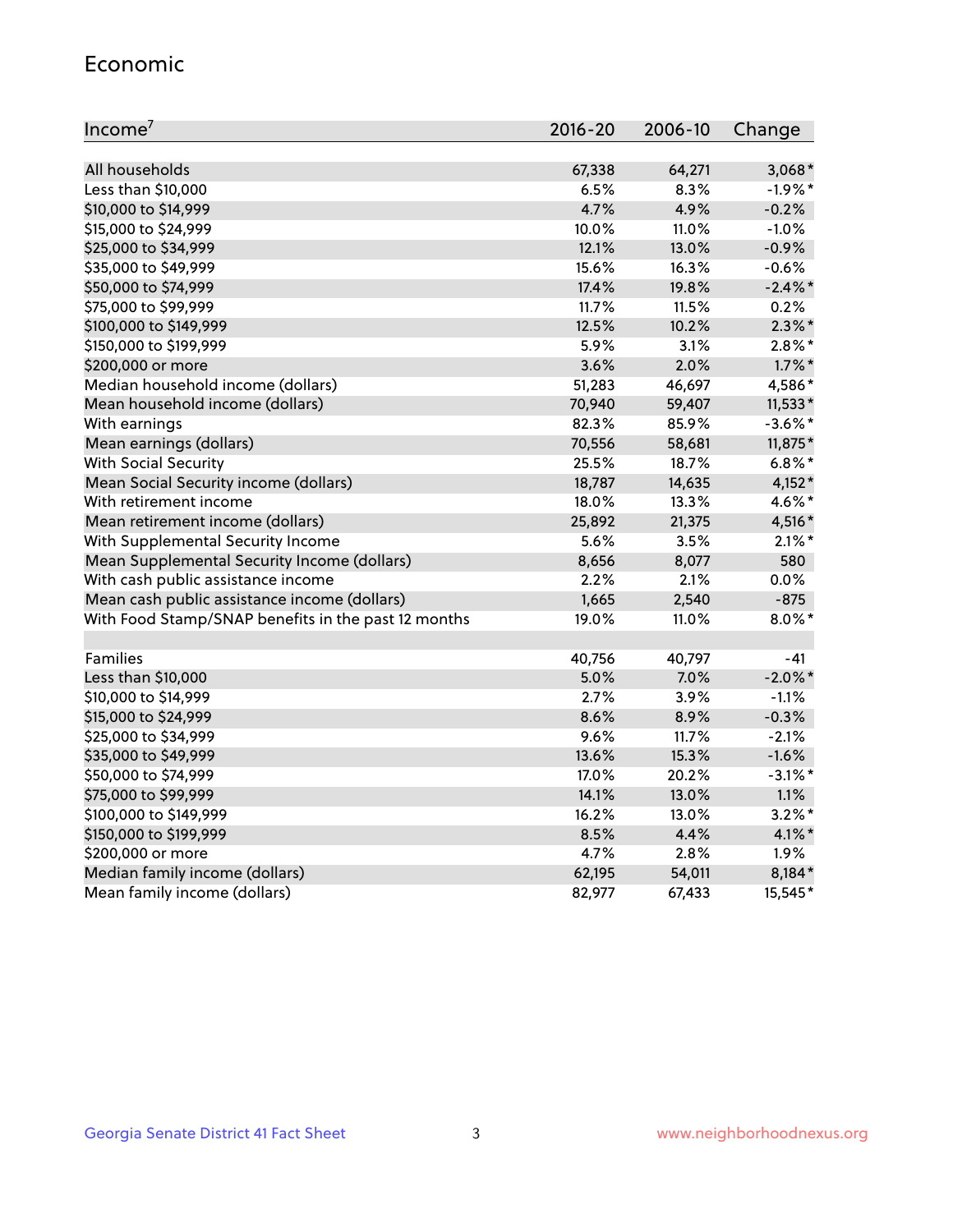## Economic, continued...

| Income, continued <sup>8</sup>                           | 2016-20 | 2006-10 | Change    |
|----------------------------------------------------------|---------|---------|-----------|
|                                                          |         |         |           |
| Nonfamily households                                     | 26,582  | 23,474  | $3,108*$  |
| Median nonfamily income (dollars)                        | 37,399  | 34,677  | $2,722*$  |
| Mean nonfamily income (dollars)                          | 49,721  | 42,798  | $6,923*$  |
|                                                          |         |         |           |
| Median earnings for workers (dollars)                    | 31,085  | 28,504  | $2,581*$  |
| Median earnings for male full-time, year-round workers   | 41,769  | 40,143  | $1,626*$  |
| (dollars)                                                |         |         |           |
| Median earnings for female full-time, year-round workers | 39,559  | 36,341  | $3,218*$  |
| (dollars)                                                |         |         |           |
|                                                          |         |         |           |
| Per capita income (dollars)                              | 26,566  | 23,024  | $3,542*$  |
|                                                          |         |         |           |
| Families and People Below Poverty Level <sup>9</sup>     | 2016-20 | 2006-10 | Change    |
|                                                          |         |         |           |
| <b>All families</b>                                      | 14.8%   | 14.0%   | 0.8%      |
| With related children under 18 years                     | 22.4%   | 22.0%   | 0.4%      |
| With related children under 5 years only                 | 18.2%   | 21.1%   | $-2.9%$   |
| Married couple families                                  | 9.1%    | 6.3%    | $2.8\%$ * |
| With related children under 18 years                     | 13.8%   | 9.7%    | 4.1%      |
| With related children under 5 years only                 | 15.9%   | 7.7%    | 8.2%      |
| Families with female householder, no husband present     | 25.0%   | 25.9%   | $-0.9%$   |
| With related children under 18 years                     | 34.3%   | 34.6%   | $-0.3%$   |
| With related children under 5 years only                 | 24.5%   | 37.5%   | $-13.0%$  |
|                                                          |         |         |           |
| All people                                               | 18.5%   | 17.4%   | 1.2%      |
| Under 18 years                                           | 29.2%   | 28.0%   | 1.2%      |
| Related children under 18 years                          | 28.9%   | 27.6%   | 1.3%      |
| Related children under 5 years                           | 35.6%   | 30.9%   | 4.6%      |
| Related children 5 to 17 years                           | 26.2%   | 26.3%   | $-0.1%$   |
| 18 years and over                                        | 15.1%   | 13.7%   | 1.4%      |
| 18 to 64 years                                           | 15.8%   | 14.0%   | 1.8%      |
| 65 years and over                                        | 11.6%   | 10.8%   | 0.8%      |
| People in families                                       | 17.8%   | 16.6%   | 1.3%      |
| Unrelated individuals 15 years and over                  | 21.5%   | 20.7%   | 0.8%      |
|                                                          |         |         |           |
| Non-Hispanic white people                                | 7.3%    | 7.7%    | $-0.4%$   |
| Black or African-American people                         | 20.8%   | 20.6%   | 0.2%      |
| Asian people                                             | 25.0%   | 16.8%   | 8.3%      |
| Hispanic or Latino people                                | 15.3%   | 19.8%   | $-4.6%$   |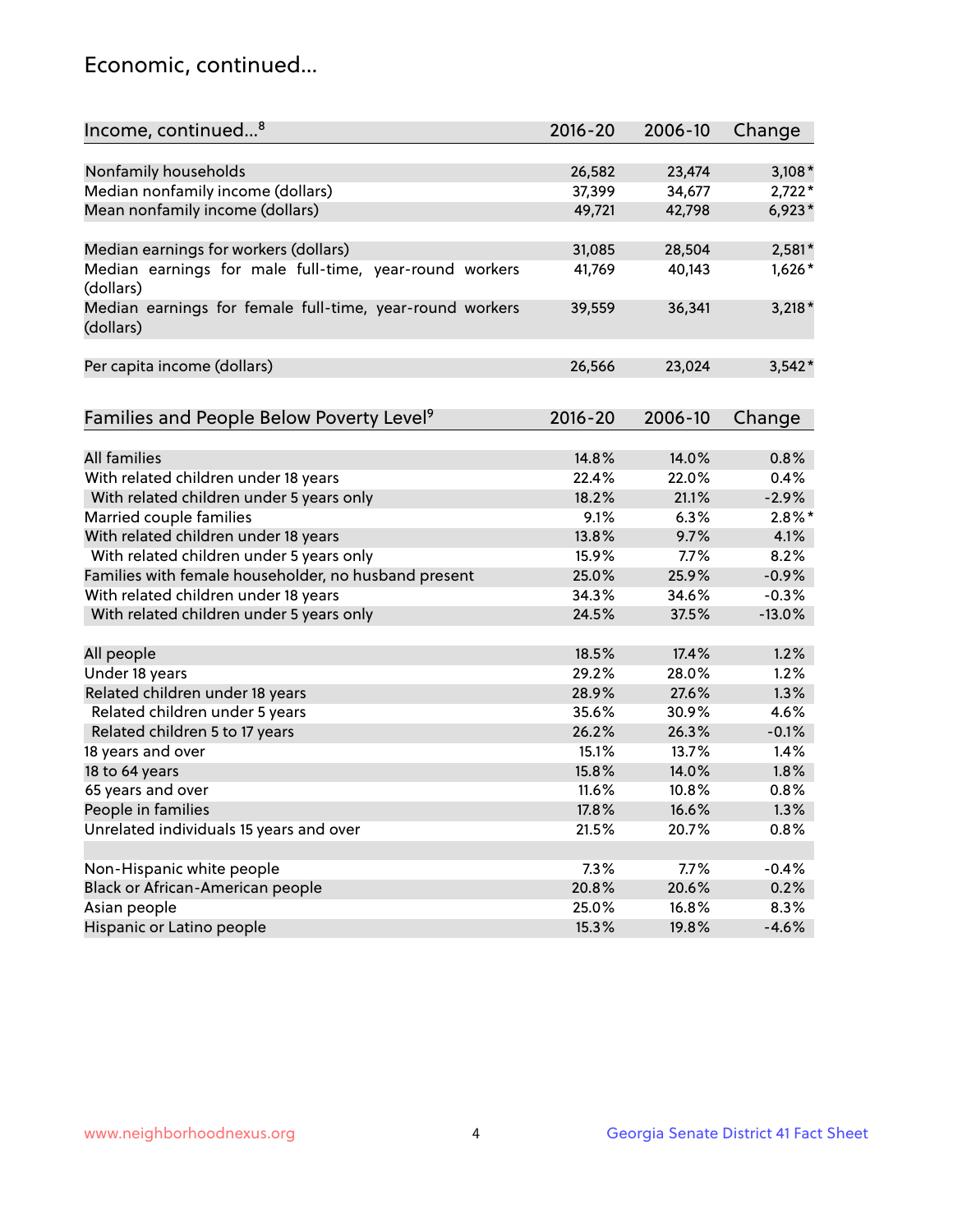## Employment

| Employment Status <sup>10</sup>                                                               | $2016 - 20$ | 2006-10      | Change             |
|-----------------------------------------------------------------------------------------------|-------------|--------------|--------------------|
|                                                                                               |             |              |                    |
| Population 16 years and over                                                                  | 151,606     | 134,181      | 17,424*            |
| In labor force                                                                                | 65.8%       | 71.2%        | $-5.4\%$ *         |
| Civilian labor force                                                                          | 65.8%       | 71.1%        | $-5.3\%$ *         |
| Employed                                                                                      | 60.2%       | 60.7%        | $-0.5%$            |
| Unemployed                                                                                    | 5.6%        | 10.4%        | $-4.8\%$ *         |
| <b>Armed Forces</b>                                                                           | 0.0%        | 0.1%         | $-0.1%$            |
| Not in labor force                                                                            | 34.2%       | 28.8%        | $5.4\%$ *          |
| Civilian labor force                                                                          | 99,788      | 95,384       | 4,404*             |
| <b>Unemployment Rate</b>                                                                      | 8.5%        | 14.6%        | $-6.1\%$ *         |
|                                                                                               | 80,406      | 71,018       | 9,388*             |
| Females 16 years and over<br>In labor force                                                   | 63.7%       | 69.7%        | $-6.0\%$ *         |
| Civilian labor force                                                                          |             | 69.7%        |                    |
|                                                                                               | 63.7%       |              | $-5.9\%$ *         |
| Employed                                                                                      | 58.6%       | 59.1%        | $-0.4%$            |
| Own children of the householder under 6 years                                                 | 15,901      | 14,434       | 1,468              |
| All parents in family in labor force                                                          | 63.1%       | 71.4%        | $-8.3%$            |
|                                                                                               |             |              |                    |
| Own children of the householder 6 to 17 years                                                 | 28,968      | 27,075       | 1,894              |
| All parents in family in labor force                                                          | 71.4%       | 80.5%        | $-9.1\%$ *         |
|                                                                                               |             |              |                    |
| Industry <sup>11</sup>                                                                        | $2016 - 20$ | 2006-10      | Change             |
| Civilian employed population 16 years and over                                                | 91,264      | 81,455       | 9,809*             |
|                                                                                               | 0.8%        | 0.1%         |                    |
| Agriculture, forestry, fishing and hunting, and mining                                        | 3.7%        |              | 0.7%               |
| Construction                                                                                  | 8.4%        | 5.1%         | $-1.4%$            |
| Manufacturing<br>Wholesale trade                                                              |             | 7.4%<br>3.6% | 1.0%<br>$-1.4\%$ * |
| Retail trade                                                                                  | 2.3%        |              |                    |
|                                                                                               | 12.7%       | 12.1%        | 0.6%               |
| Transportation and warehousing, and utilities                                                 | 9.1%        | 6.9%         | $2.2\%$ *          |
| Information                                                                                   | 3.4%        | 3.9%         | $-0.5%$            |
| Finance and insurance, and real estate and rental and leasing                                 | 5.5%        | 6.6%         | $-1.1\%$ *         |
| Professional, scientific, and management, and administrative<br>and waste management services | 13.8%       | 11.9%        | $1.9\%$ *          |
| Educational services, and health care and social assistance                                   | 21.4%       | 21.8%        | $-0.4%$            |
| Arts, entertainment, and recreation, and accommodation and                                    | 10.3%       | 8.6%         | $1.8\%$ *          |
| food services                                                                                 |             |              |                    |
| Other services, except public administration                                                  | 5.2%        | 5.9%         | $-0.7%$            |
| Public administration                                                                         | 3.5%        | 6.1%         | $-2.6\%$ *         |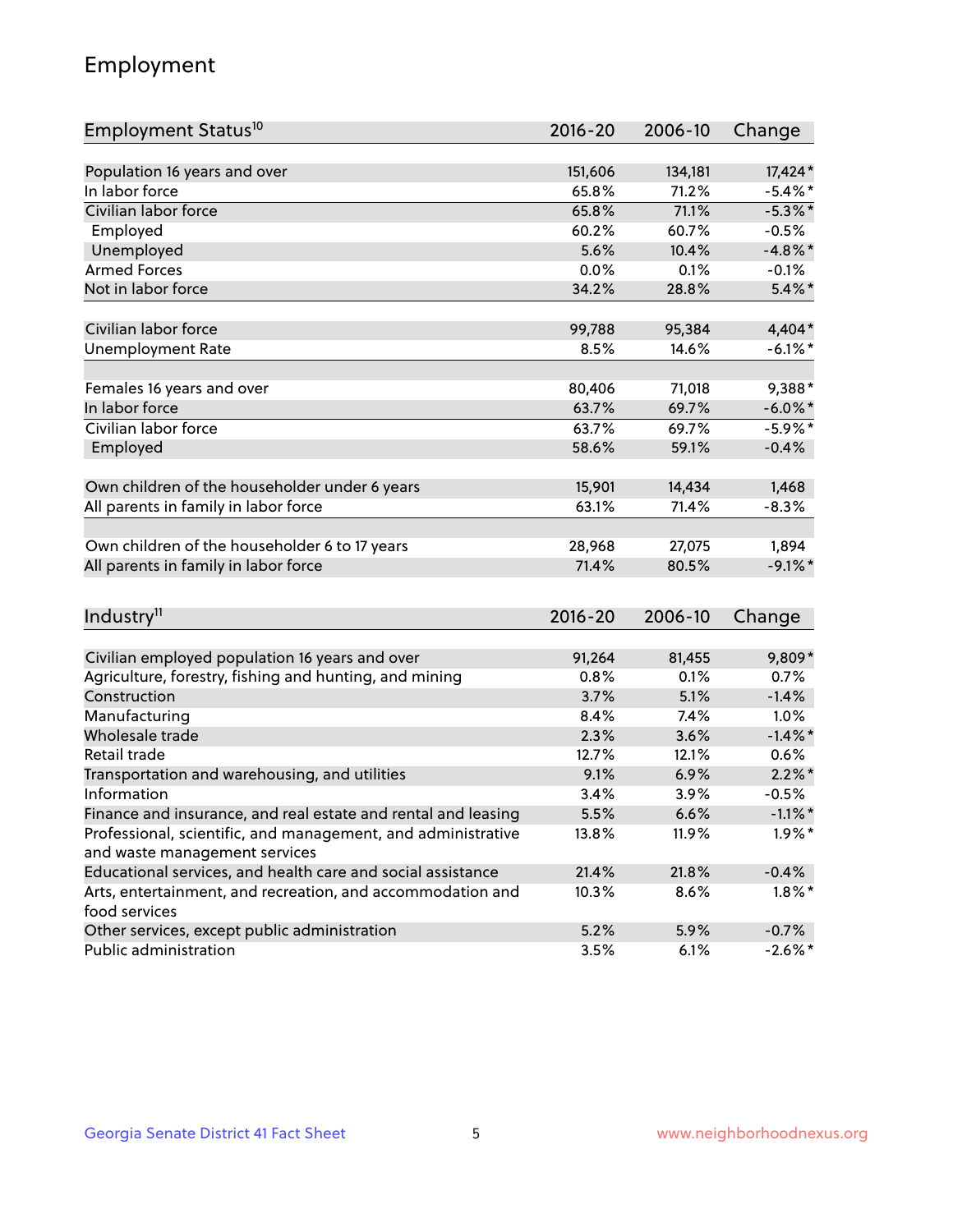## Employment, continued...

| Occupation <sup>12</sup>                                     | $2016 - 20$ | 2006-10 | Change     |
|--------------------------------------------------------------|-------------|---------|------------|
| Civilian employed population 16 years and over               | 91,264      | 81,455  | 9,809*     |
| Management, business, science, and arts occupations          | 35.4%       | 35.5%   | $-0.1%$    |
| Service occupations                                          | 17.0%       | 16.8%   | 0.2%       |
| Sales and office occupations                                 | 22.5%       | 28.3%   | $-5.8\%$ * |
| Natural<br>and<br>resources,<br>construction,<br>maintenance | 6.1%        | 6.7%    | $-0.6%$    |
| occupations                                                  |             |         |            |
| Production, transportation, and material moving occupations  | 19.0%       | 12.8%   | $6.3\%$ *  |
| Class of Worker <sup>13</sup>                                | $2016 - 20$ | 2006-10 | Change     |
| Civilian employed population 16 years and over               | 91,264      | 81,455  | 9,809*     |
| Private wage and salary workers                              | 83.8%       | 78.9%   | 4.9%       |
| Government workers                                           | 11.7%       | 16.0%   | $-4.3\%$ * |
| Self-employed in own not incorporated business workers       | 4.5%        | 4.9%    | $-0.4%$    |
| Unpaid family workers                                        | 0.0%        | 0.3%    | $-0.3%$    |
|                                                              |             |         |            |
| Job Flows <sup>14</sup>                                      | 2019        | 2010    | Change     |
| Total Jobs in district                                       | 58,274      | 58,245  | 29         |
| Held by residents of district                                | 13.4%       | 12.0%   | 1.4%       |
| Held by non-residents of district                            | 86.6%       | 88.0%   | $-1.4%$    |
|                                                              |             |         |            |
| Jobs by Industry Sector <sup>15</sup>                        | 2019        | 2010    | Change     |
| Total Jobs in district                                       | 58,274      | 58,245  | 29         |
| Goods Producing sectors                                      | 16.8%       | 15.3%   | 1.4%       |
| Trade, Transportation, and Utilities sectors                 | 28.1%       | 27.9%   | 0.2%       |
| All Other Services sectors                                   | 55.2%       | 56.7%   | $-1.6%$    |
|                                                              |             |         |            |
| Total Jobs in district held by district residents            | 7,831       | 6,988   | 843        |
| <b>Goods Producing sectors</b>                               | 16.1%       | 13.3%   | 2.8%       |
| Trade, Transportation, and Utilities sectors                 | 26.3%       | 20.6%   | 5.7%       |
| All Other Services sectors                                   | 57.7%       | 66.2%   | $-8.5%$    |
|                                                              |             |         |            |
| Jobs by Earnings <sup>16</sup>                               | 2019        | 2010    | Change     |
| Total Jobs in district                                       | 58,274      | 58,245  | 29         |
| Jobs with earnings \$1250/month or less                      | 21.5%       | 23.0%   | $-1.6%$    |
| Jobs with earnings \$1251/month to \$3333/month              | 35.5%       | 39.3%   | $-3.9%$    |
| Jobs with earnings greater than \$3333/month                 | 43.1%       | 37.6%   | 5.4%       |
|                                                              |             |         |            |
| Total Jobs in district held by district residents            | 7,831       | 6,988   | 843        |
| Jobs with earnings \$1250/month or less                      | 25.4%       | 30.1%   | $-4.7%$    |
| Jobs with earnings \$1251/month to \$3333/month              | 45.4%       | 43.7%   | 1.7%       |
| Jobs with earnings greater than \$3333/month                 | 29.1%       | 26.2%   | 3.0%       |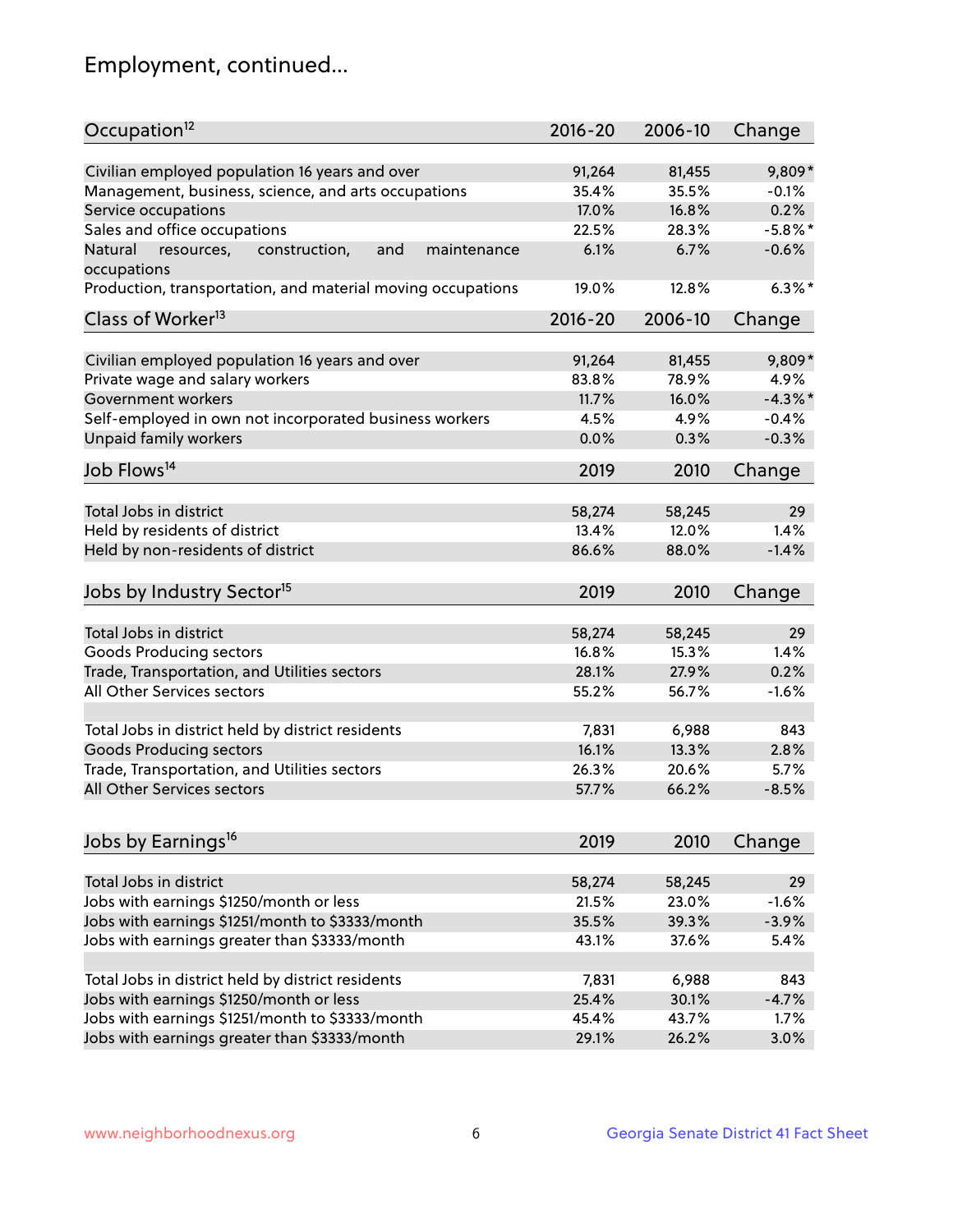## Employment, continued...

| 2019   | 2010   | Change  |
|--------|--------|---------|
|        |        |         |
| 58,274 | 58,245 | 29      |
| 20.1%  | 19.2%  | 0.8%    |
| 54.9%  | 62.1%  | $-7.1%$ |
| 25.0%  | 18.7%  | 6.3%    |
|        |        |         |
| 7,831  | 6.988  | 843     |
| 21.5%  | 20.1%  | 1.4%    |
| 52.6%  | 58.5%  | $-5.9%$ |
| 25.9%  | 21.4%  | 4.5%    |
|        |        |         |

#### Education

| School Enrollment <sup>18</sup>                | $2016 - 20$ | 2006-10  | Change    |
|------------------------------------------------|-------------|----------|-----------|
|                                                |             |          |           |
| Population 3 years and over enrolled in school | 50,133      | 49,186   | 947       |
| Nursery school, preschool                      | 6.1%        | 6.3%     | $-0.2%$   |
| Kindergarten                                   | 5.3%        | 5.7%     | $-0.4%$   |
| Elementary school (grades 1-8)                 | 43.7%       | 39.4%    | 4.3%*     |
| High school (grades 9-12)                      | 20.0%       | 21.4%    | $-1.4%$   |
| College or graduate school                     | 25.0%       | 27.2%    | $-2.2%$   |
| Educational Attainment <sup>19</sup>           | $2016 - 20$ | 2006-10  | Change    |
|                                                |             |          |           |
| Population 25 years and over                   | 129,704     | 112,173  | $17,532*$ |
| Less than 9th grade                            | 5.9%        | 5.2%     | 0.7%      |
| 9th to 12th grade, no diploma                  | 6.9%        | 7.5%     | $-0.5%$   |
| High school graduate (includes equivalency)    | 24.8%       | 26.5%    | $-1.7%$ * |
| Some college, no degree                        | 20.5%       | 22.9%    | $-2.5%$ * |
| Associate's degree                             | 8.8%        | 8.2%     | 0.7%      |
| Bachelor's degree                              | 20.0%       | 18.9%    | $1.1\%$   |
| Graduate or professional degree                | 13.1%       | $10.9\%$ | $2.2\%$ * |
|                                                |             |          |           |
| Percent high school graduate or higher         | 87.2%       | 87.4%    | $-0.2%$   |
| Percent bachelor's degree or higher            | 33.1%       | 29.8%    | $3.3\%$ * |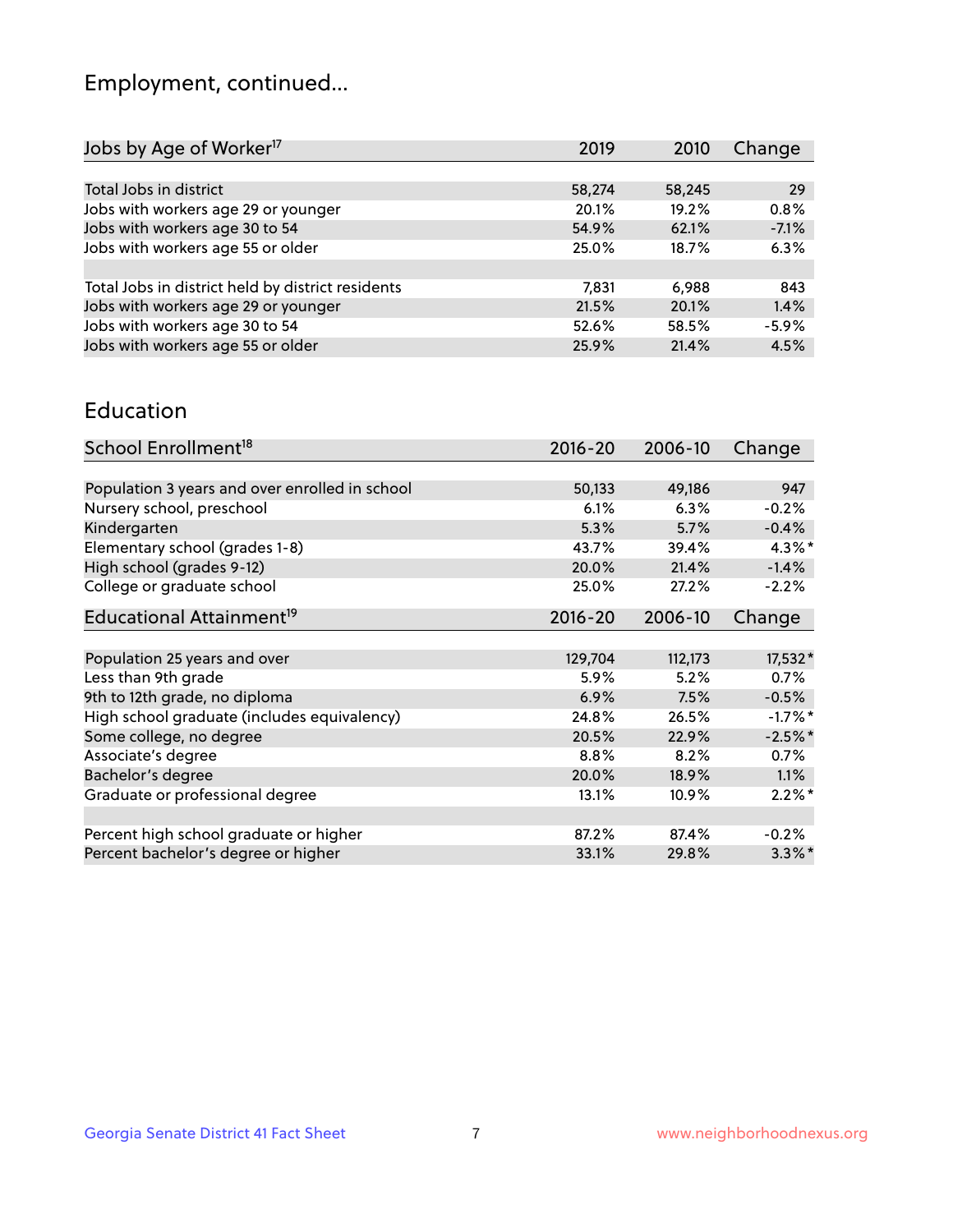## Housing

| Households by Type <sup>20</sup>                     | 2016-20     | 2006-10 | Change     |
|------------------------------------------------------|-------------|---------|------------|
|                                                      |             |         |            |
| <b>Total households</b>                              | 67,338      | 64,271  | $3,068*$   |
| Family households (families)                         | 60.5%       | 63.5%   | $-3.0\%$ * |
| With own children under 18 years                     | 26.7%       | 30.5%   | $-3.8\%$ * |
| Married-couple family                                | 35.0%       | 36.3%   | $-1.3%$    |
| With own children of the householder under 18 years  | 15.0%       | 15.6%   | $-0.6%$    |
| Male householder, no wife present, family            | 4.9%        | 6.0%    | $-1.0%$    |
| With own children of the householder under 18 years  | 1.9%        | 2.8%    | $-0.9%$    |
| Female householder, no husband present, family       | 20.6%       | 21.2%   | $-0.6%$    |
| With own children of the householder under 18 years  | 9.8%        | 12.1%   | $-2.2\%$ * |
| Nonfamily households                                 | 39.5%       | 36.5%   | $3.0\%$ *  |
| Householder living alone                             | 32.5%       | 30.7%   | 1.8%       |
| 65 years and over                                    | 9.7%        | 5.2%    | 4.5%*      |
| Households with one or more people under 18 years    | 30.4%       | 35.4%   | $-5.0\%$ * |
| Households with one or more people 65 years and over | 25.0%       | 16.2%   | $8.7\%$ *  |
| Average household size                               | 2.83        | 2.64    | $0.19*$    |
|                                                      | 3.75        | 3.35    | $0.40*$    |
| Average family size                                  |             |         |            |
| Housing Occupancy <sup>21</sup>                      | $2016 - 20$ | 2006-10 | Change     |
| Total housing units                                  | 74,071      | 73,995  | 77         |
| Occupied housing units                               | 90.9%       | 86.9%   | 4.1%*      |
| Vacant housing units                                 | 9.1%        | 13.1%   | $-4.1\%$ * |
|                                                      |             |         |            |
| Homeowner vacancy rate                               | 1.8         | 4.7     | $-2.9*$    |
| Rental vacancy rate                                  | 5.9         | 14.3    | $-8.4*$    |
| Units in Structure <sup>22</sup>                     | $2016 - 20$ | 2006-10 | Change     |
| Total housing units                                  | 74,071      | 73,995  | 77         |
| 1-unit, detached                                     | 58.6%       | 56.4%   | $2.1\%$ *  |
| 1-unit, attached                                     | 6.9%        | 6.0%    | 0.9%       |
| 2 units                                              | 0.8%        | 1.2%    | $-0.4%$    |
| 3 or 4 units                                         | 4.1%        | 4.5%    | $-0.4%$    |
| 5 to 9 units                                         | 11.5%       | 12.7%   | $-1.2%$    |
|                                                      |             |         |            |
| 10 to 19 units                                       | 11.4%       | 13.0%   | $-1.6\%$ * |
| 20 or more units                                     | 6.3%        | 5.9%    | $0.4\%$    |
| Mobile home                                          | 0.4%        | 0.3%    | 0.1%       |
| Boat, RV, van, etc.                                  | 0.1%        | 0.0%    | 0.1%       |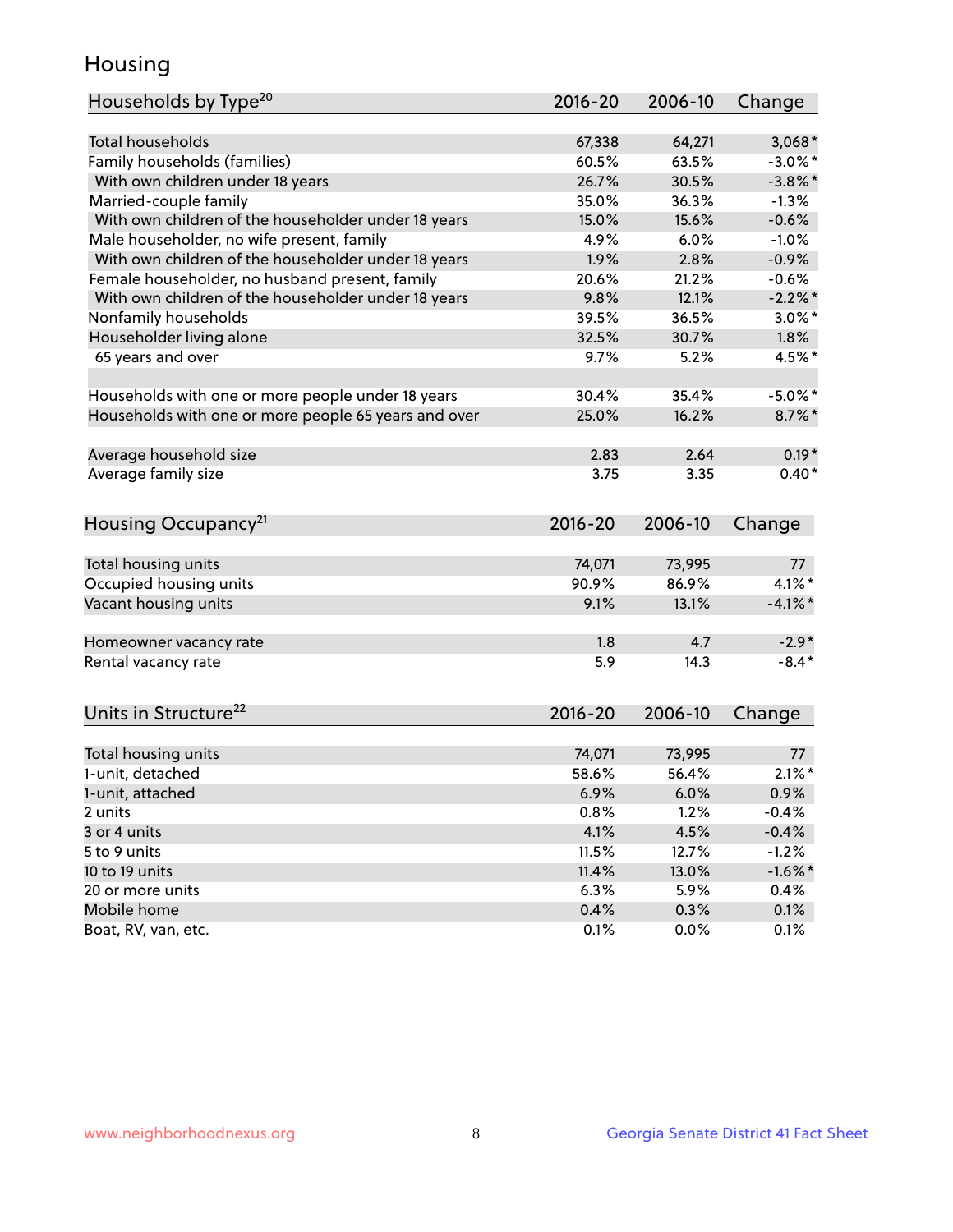## Housing, Continued...

| Year Structure Built <sup>23</sup>             | 2016-20     | 2006-10 | Change     |
|------------------------------------------------|-------------|---------|------------|
| Total housing units                            | 74,071      | 73,995  | 77         |
| Built 2014 or later                            | 1.9%        | (X)     | (X)        |
| Built 2010 to 2013                             | 0.8%        | (X)     | (X)        |
| Built 2000 to 2009                             | 8.0%        | 9.9%    | $-1.9%$ *  |
| Built 1990 to 1999                             | 11.3%       | 10.6%   | 0.7%       |
| Built 1980 to 1989                             | 21.7%       | 25.9%   | $-4.2\%$ * |
| Built 1970 to 1979                             | 30.3%       | 28.9%   | 1.4%       |
| Built 1960 to 1969                             | 18.0%       | 15.9%   | $2.1\%$ *  |
| Built 1950 to 1959                             | 5.2%        | 5.5%    | $-0.3%$    |
| Built 1940 to 1949                             | 1.6%        | 1.9%    | $-0.3%$    |
| Built 1939 or earlier                          | 1.3%        | 1.5%    | $-0.1%$    |
| Housing Tenure <sup>24</sup>                   | $2016 - 20$ | 2006-10 | Change     |
| Occupied housing units                         | 67,338      | 64,271  | $3,068*$   |
| Owner-occupied                                 | 52.7%       | 56.9%   | $-4.2%$ *  |
| Renter-occupied                                | 47.3%       | 43.1%   | $4.2\%$ *  |
| Average household size of owner-occupied unit  | 2.80        | 2.68    | $0.12*$    |
| Average household size of renter-occupied unit | 2.87        | 2.60    | $0.27*$    |
| Residence 1 Year Ago <sup>25</sup>             | $2016 - 20$ | 2006-10 | Change     |
| Population 1 year and over                     | 191,388     | 170,829 | 20,559*    |
| Same house                                     | 84.5%       | 77.6%   | $6.9\%*$   |
| Different house in the U.S.                    | 14.6%       | 21.4%   | $-6.8\%$ * |
| Same county                                    | 8.1%        | 12.7%   | $-4.6\%$ * |
| Different county                               | 6.4%        | 8.6%    | $-2.2\%$ * |
| Same state                                     | 3.9%        | 4.9%    | $-1.0\%$ * |
| Different state                                | 2.5%        | 3.7%    | $-1.2\%$ * |
| Abroad                                         | 1.0%        | 1.0%    | $-0.0%$    |
| Value of Housing Unit <sup>26</sup>            | $2016 - 20$ | 2006-10 | Change     |
| Owner-occupied units                           | 35,483      | 36,566  | $-1,083$   |
| Less than \$50,000                             | 4.6%        | 2.3%    | 2.4%       |
| \$50,000 to \$99,999                           | 11.8%       | 8.7%    | 3.1%       |
| \$100,000 to \$149,999                         | 21.9%       | 28.7%   | $-6.8\%$ * |
| \$150,000 to \$199,999                         | 19.8%       | 29.6%   | $-9.7\%$ * |
| \$200,000 to \$299,999                         | 22.5%       | 19.7%   | $2.8\%$ *  |
| \$300,000 to \$499,999                         | 16.1%       | 9.0%    | $7.1\%$ *  |
| \$500,000 to \$999,999                         | 3.2%        | 1.6%    | 1.5%       |
| \$1,000,000 or more                            | 0.2%        | 0.6%    | $-0.4%$    |
| Median (dollars)                               | 175,154     | 164,205 | 10,948*    |
| Mortgage Status <sup>27</sup>                  | $2016 - 20$ | 2006-10 | Change     |
| Owner-occupied units                           | 35,483      | 36,566  | $-1,083$   |
| Housing units with a mortgage                  | 70.3%       | 80.0%   | $-9.7%$ *  |
| Housing units without a mortgage               | 29.7%       | 20.0%   | $9.7\%$ *  |
|                                                |             |         |            |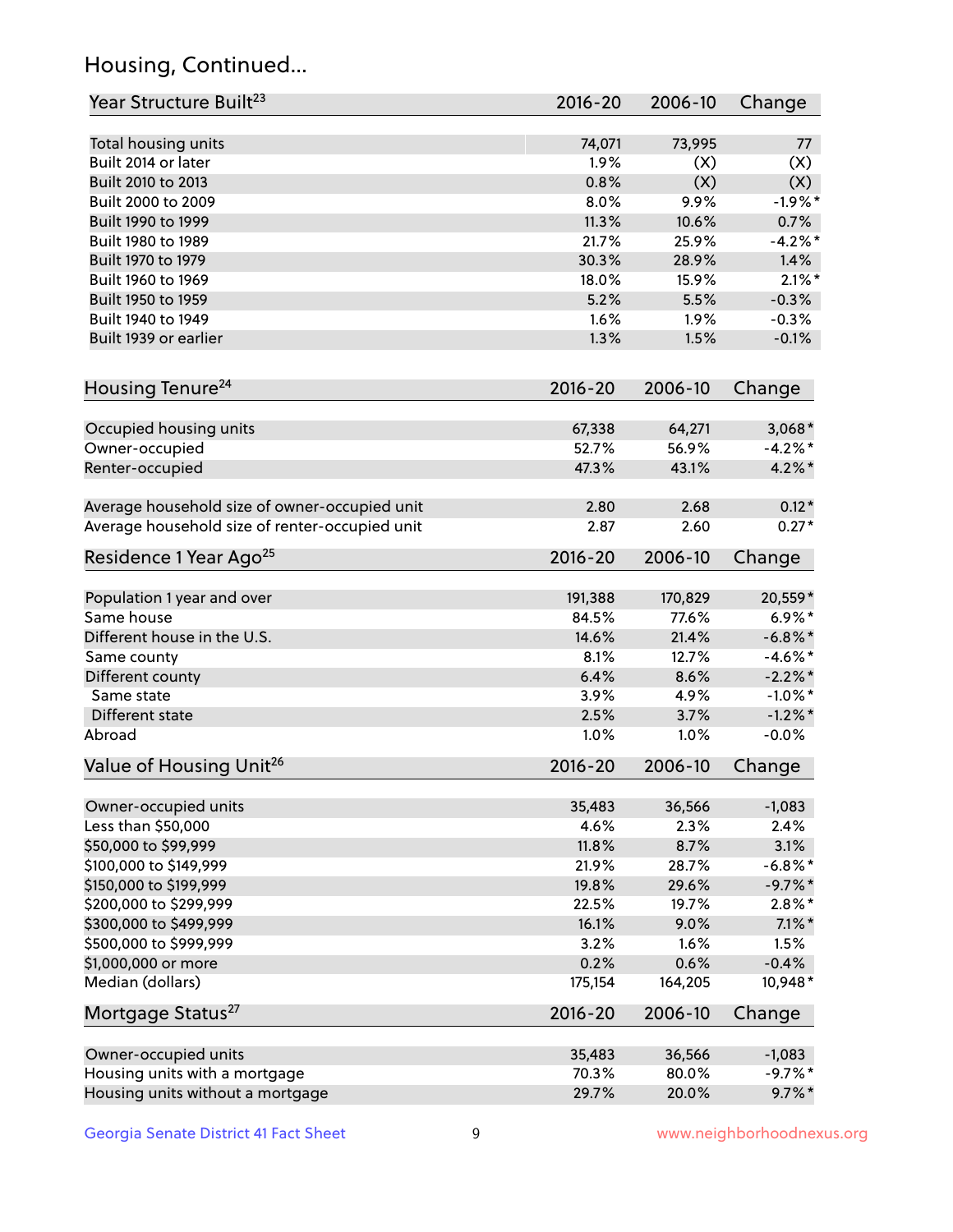## Housing, Continued...

| Selected Monthly Owner Costs <sup>28</sup>                                            | 2016-20 | 2006-10 | Change     |
|---------------------------------------------------------------------------------------|---------|---------|------------|
| Housing units with a mortgage                                                         | 24,955  | 29,270  | $-4,315*$  |
| Less than \$300                                                                       | 0.3%    | 0.1%    | 0.3%       |
| \$300 to \$499                                                                        | 1.9%    | 0.9%    | 1.0%       |
| \$500 to \$999                                                                        | 18.9%   | 14.4%   | 4.5%       |
| \$1,000 to \$1,499                                                                    | 39.2%   | 40.2%   | $-1.0%$    |
| \$1,500 to \$1,999                                                                    | 25.0%   | 26.8%   | $-1.9%$    |
| \$2,000 to \$2,999                                                                    | 11.3%   | 14.3%   | $-3.1%$    |
| \$3,000 or more                                                                       | 3.4%    | 3.2%    | 0.2%       |
| Median (dollars)                                                                      | 1,353   | 1,431   | $-78*$     |
| Housing units without a mortgage                                                      | 10,528  | 7,296   | $3,232*$   |
| Less than \$150                                                                       | 1.4%    | 1.6%    | $-0.1%$    |
| \$150 to \$249                                                                        | 5.2%    | 8.2%    | $-3.0%$    |
| \$250 to \$349                                                                        | 15.8%   | 20.3%   | $-4.5%$    |
| \$350 to \$499                                                                        | 30.3%   | 31.4%   | $-1.1%$    |
| \$500 to \$699                                                                        | 31.5%   | 25.4%   | 6.1%       |
| \$700 or more                                                                         | 15.7%   | 13.2%   | 2.6%       |
| Median (dollars)                                                                      | 487     | 442     | 45*        |
| Household Income <sup>29</sup>                                                        |         |         |            |
| Housing units with a mortgage (excluding units where<br>SMOCAPI cannot be computed)   | 24,761  | 29,049  | $-4,287*$  |
| Less than 20.0 percent                                                                | 46.9%   | 31.1%   | 15.8%*     |
| 20.0 to 24.9 percent                                                                  | 13.8%   | 15.7%   | $-2.0%$    |
| 25.0 to 29.9 percent                                                                  | 8.7%    | 12.4%   | $-3.7\%$ * |
| 30.0 to 34.9 percent                                                                  | 6.5%    | 9.7%    | $-3.2\%$ * |
| 35.0 percent or more                                                                  | 24.2%   | 31.1%   | $-6.9\%$ * |
| Not computed                                                                          | 193     | 222     | $-28$      |
| Housing unit without a mortgage (excluding units where<br>SMOCAPI cannot be computed) | 10,464  | 7,246   | $3,218*$   |
| Less than 10.0 percent                                                                | 50.6%   | 46.2%   | 4.4%       |
| 10.0 to 14.9 percent                                                                  | 19.3%   | 19.8%   | $-0.5%$    |
| 15.0 to 19.9 percent                                                                  | 9.5%    | 11.8%   | $-2.3%$    |
| 20.0 to 24.9 percent                                                                  | 6.4%    | 5.1%    | 1.3%       |
| 25.0 to 29.9 percent                                                                  | 3.6%    | 3.3%    | 0.3%       |
| 30.0 to 34.9 percent                                                                  | 2.8%    | 3.2%    | $-0.4%$    |
| 35.0 percent or more                                                                  | 7.8%    | 10.6%   | $-2.8%$    |
| Not computed                                                                          | 64      | 50      | 14         |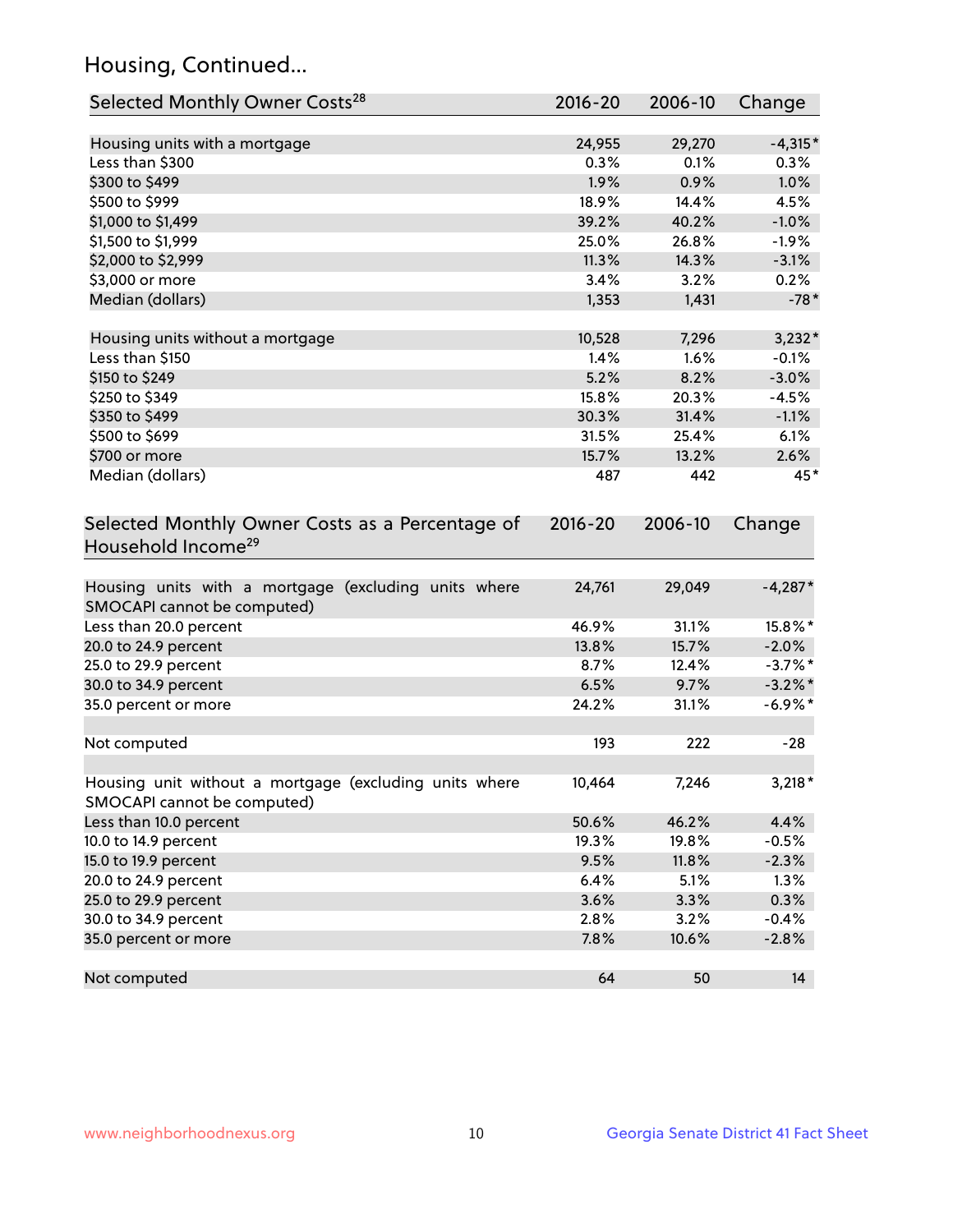### Housing, Continued...

| Gross Rent <sup>30</sup>                                     | 2016-20 | 2006-10 | Change     |
|--------------------------------------------------------------|---------|---------|------------|
|                                                              |         |         |            |
| Occupied units paying rent                                   | 31,335  | 27,011  | 4,325*     |
| Less than \$200                                              | 0.7%    | 0.5%    | 0.2%       |
| \$200 to \$499                                               | 3.6%    | 3.4%    | 0.2%       |
| \$500 to \$749                                               | 6.5%    | 27.1%   | $-20.7%$ * |
| \$750 to \$999                                               | 28.6%   | 39.1%   | $-10.5%$ * |
| \$1,000 to \$1,499                                           | 49.7%   | 24.9%   | $24.8\%$ * |
| \$1,500 to \$1,999                                           | $9.0\%$ | 4.3%    | $4.7\%$ *  |
| \$2,000 or more                                              | $1.9\%$ | 0.6%    | $1.3\%$    |
| Median (dollars)                                             | 1,081   | 955     | $126*$     |
|                                                              |         |         |            |
| No rent paid                                                 | 520     | 694     | $-174$     |
|                                                              |         |         |            |
| Gross Rent as a Percentage of Household Income <sup>31</sup> | 2016-20 | 2006-10 | Change     |

|                                                                                |          |        | $\tilde{\phantom{a}}$ |
|--------------------------------------------------------------------------------|----------|--------|-----------------------|
|                                                                                |          |        |                       |
| Occupied units paying rent (excluding units where GRAPI<br>cannot be computed) | 30,594   | 26,220 | $4,374*$              |
| Less than 15.0 percent                                                         | 8.1%     | 8.4%   | $-0.3%$               |
| 15.0 to 19.9 percent                                                           | 11.2%    | 9.7%   | 1.6%                  |
| 20.0 to 24.9 percent                                                           | $11.8\%$ | 12.0%  | $-0.2%$               |
| 25.0 to 29.9 percent                                                           | 10.9%    | 13.9%  | $-3.0\%$ *            |
| 30.0 to 34.9 percent                                                           | 10.2%    | 10.5%  | $-0.2%$               |
| 35.0 percent or more                                                           | 47.7%    | 45.5%  | 2.1%                  |
|                                                                                |          |        |                       |
| Not computed                                                                   | 1,262    | 1,485  | $-223$                |
|                                                                                |          |        |                       |

### Transportation

| Commuting to Work <sup>32</sup>           | 2016-20 | 2006-10 | Change     |
|-------------------------------------------|---------|---------|------------|
|                                           |         |         |            |
| Workers 16 years and over                 | 88,772  | 78,719  | $10,053*$  |
| Car, truck, or van - drove alone          | 68.5%   | 74.9%   | $-6.3\%$ * |
| Car, truck, or van - carpooled            | 12.0%   | 9.6%    | $2.5\%$ *  |
| Public transportation (excluding taxicab) | 7.8%    | 8.6%    | $-0.8%$    |
| Walked                                    | 0.8%    | 0.9%    | $-0.1%$    |
| Other means                               | 2.9%    | 2.0%    | 0.9%       |
| Worked at home                            | 7.9%    | 4.0%    | $3.8\%$ *  |
|                                           |         |         |            |
| Mean travel time to work (minutes)        | 34.7    | 33.3    | $1.4*$     |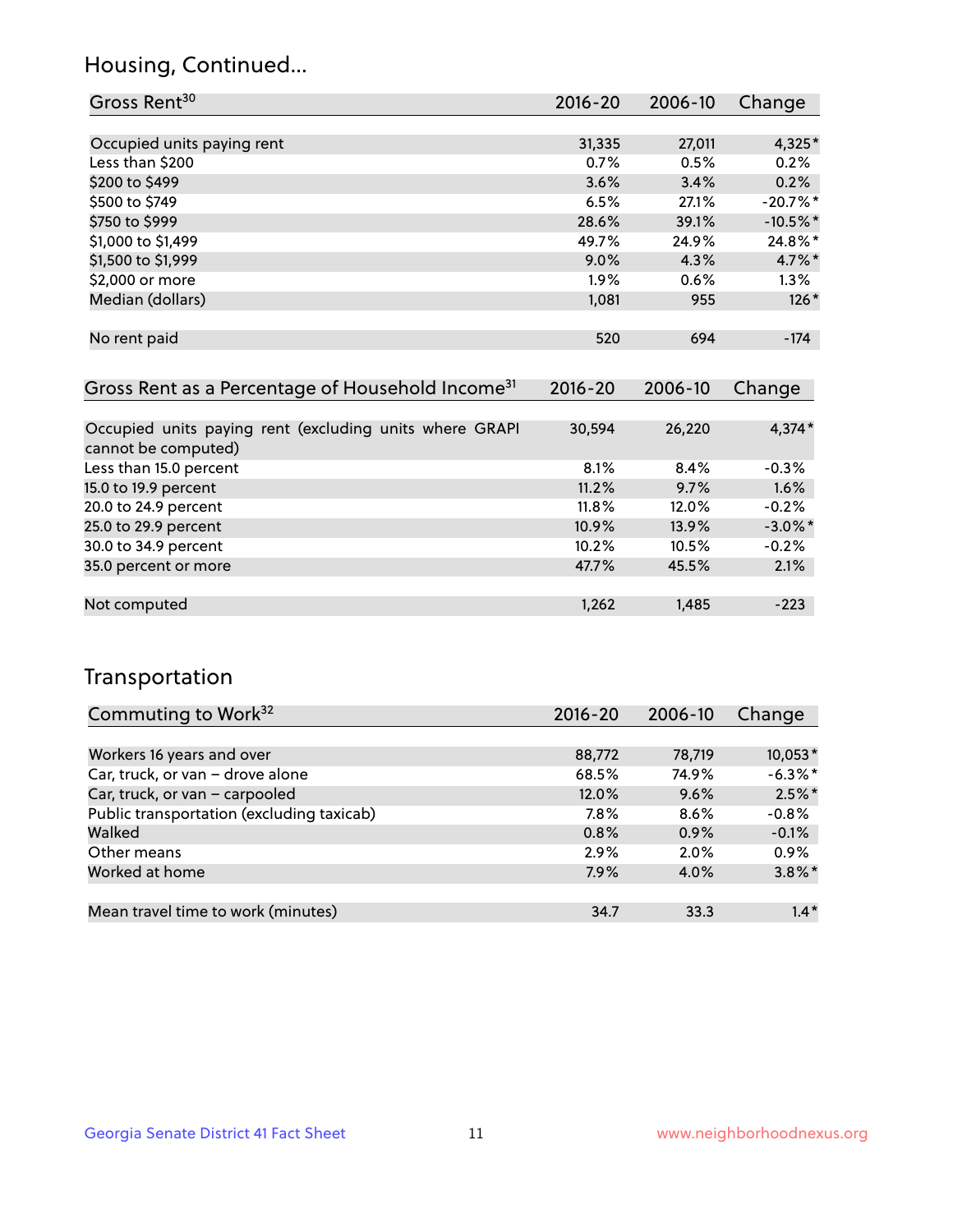## Transportation, Continued...

| Vehicles Available <sup>33</sup> | $2016 - 20$ | 2006-10 | Change   |
|----------------------------------|-------------|---------|----------|
|                                  |             |         |          |
| Occupied housing units           | 67,338      | 64.271  | $3,068*$ |
| No vehicles available            | 10.4%       | 9.8%    | 0.6%     |
| 1 vehicle available              | 39.8%       | 40.7%   | $-0.9%$  |
| 2 vehicles available             | 33.7%       | 34.1%   | $-0.3%$  |
| 3 or more vehicles available     | 16.1%       | 15.4%   | 0.7%     |

#### Health

| Health Insurance coverage <sup>34</sup>                 | 2016-20 |
|---------------------------------------------------------|---------|
|                                                         |         |
| Civilian Noninstitutionalized Population                | 190,961 |
| With health insurance coverage                          | 84.7%   |
| With private health insurance coverage                  | 56.3%   |
| With public health coverage                             | 36.1%   |
| No health insurance coverage                            | 15.3%   |
| Civilian Noninstitutionalized Population Under 19 years | 49,338  |
| No health insurance coverage                            | 6.0%    |
| Civilian Noninstitutionalized Population 19 to 64 years | 118,271 |
| In labor force:                                         | 93,140  |
| Employed:                                               | 85,277  |
| With health insurance coverage                          | 81.7%   |
| With private health insurance coverage                  | 75.7%   |
| With public coverage                                    | 7.9%    |
| No health insurance coverage                            | 18.3%   |
| Unemployed:                                             | 7,862   |
| With health insurance coverage                          | 55.7%   |
| With private health insurance coverage                  | 34.3%   |
| With public coverage                                    | 22.6%   |
| No health insurance coverage                            | 44.3%   |
| Not in labor force:                                     | 25,131  |
| With health insurance coverage                          | 72.0%   |
| With private health insurance coverage                  | 38.8%   |
| With public coverage                                    | 38.5%   |
| No health insurance coverage                            | 28.0%   |